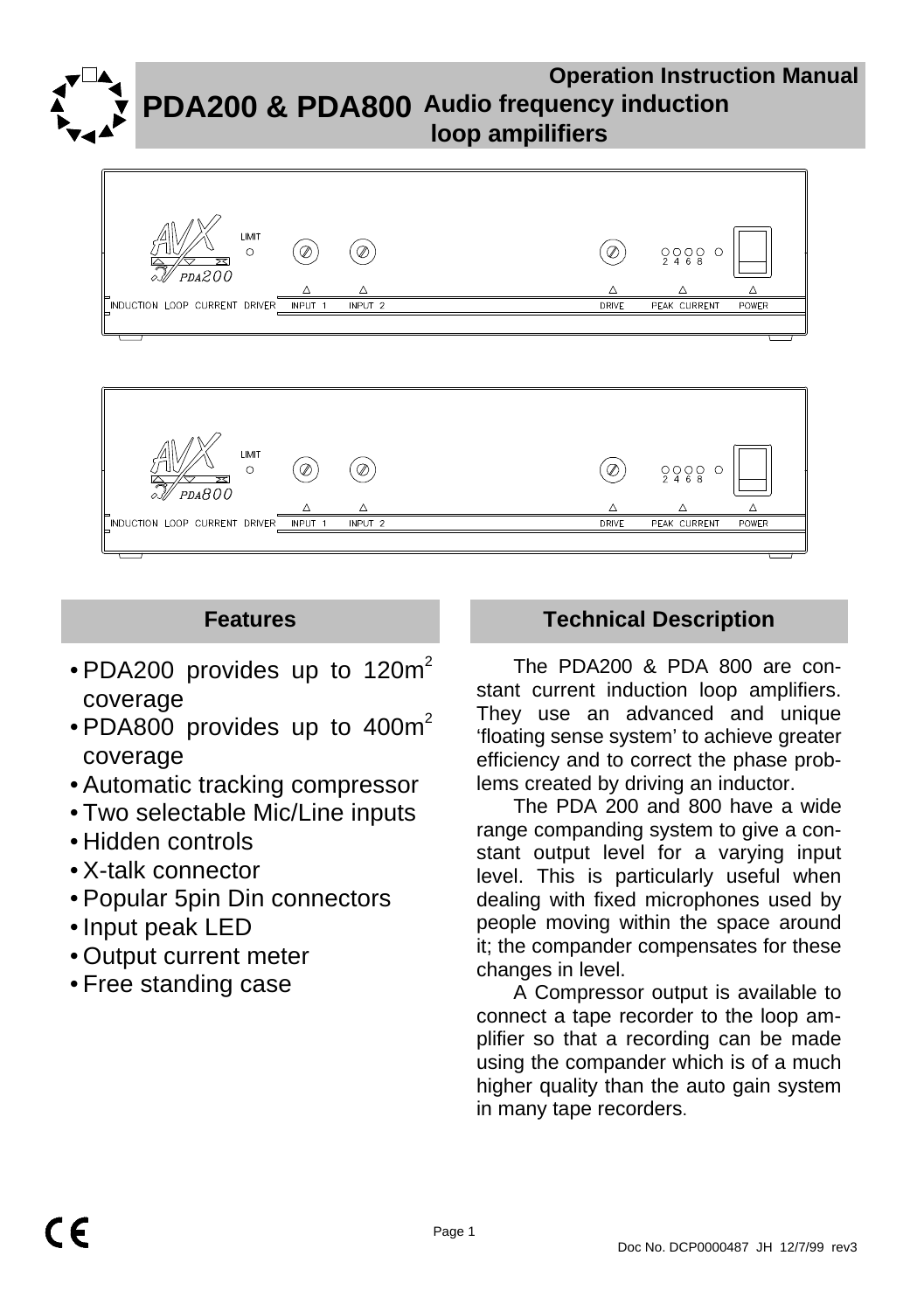## **AC power operation**

For normal AC operation, plug the AC power supply cord in a wall outlet of 230 V specified voltage. The unit complies with BS415.

### **AC power cord**

The wires in the mains lead supplied with the unit are coloured in accordance with the following code.

| Green and Yellow | Earth   |
|------------------|---------|
| <b>Blue</b>      | Neutral |
| <b>Brown</b>     | Live    |

As the colours of the wires in the mains lead of this unit may not correspond with the coloured markings identifying the terminals in your plug, please connect as follows.

| Wire           | <b>Plug terminal</b>                                                         |
|----------------|------------------------------------------------------------------------------|
| Green & Yellow | 'F' mark<br>'EARTH' symbol mark<br>'GREEN' mark<br>'GRFFN AND YFI I OW' mark |
| Blue           | 'N' mark<br>'BI ACK' mark<br>'BLUE' mark                                     |
| <b>Brown</b>   | $1$ ' mark<br>'RFD' mark<br>'BROWN' mark                                     |

## **Caution**

To prevent electric shock do not remove the cover

## **Unpacking**

Upon receipt of the amplifier shipment, please inspect for any damage incurred in transit. If damage is found, please notify your local representative and the transport company immediately. State date, nature of damage and whether any damage was noticed on the shipping container prior to unpacking. Please give the waybill number of the shipping order.

The unit should not be placed in areas;

- 1. with poor ventilation
- 2. exposed to direct sunlight
- 3. with high ambient temperature or adjacent to heat generating equipment
- 4. with high humidity or dust levels
- 5. susceptible to vibration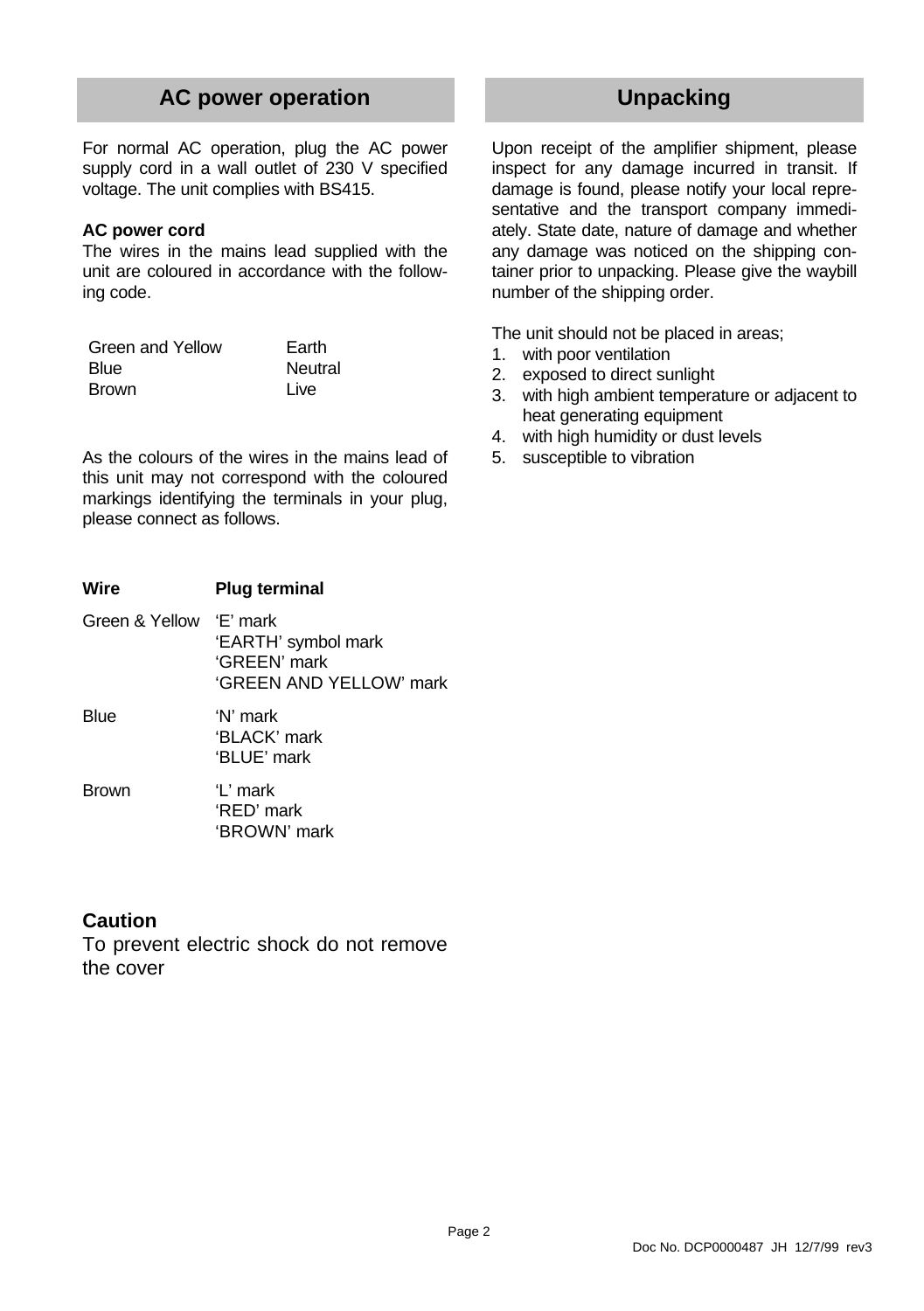Read this manual throughally before starting installation, the following procedure should be used.

- 1. Install the loop (see page 6)
- 2. Before connecting a loop to the amplifier use a multimeter to check the loop is not shorted to ground at any point, (it will almost certainly damage the amplifier if it is).
- 3. Connect music or speech input signal to the amplifier. The peak line level of this signal should be approximately 1V.
- 4. Ensure input levels controls and drive control are fully anti-clockwise. .
- 5. Increase the input level controls until the 'limit' LED is just flashing. This indicates that the dynamic range processor is receiving a signal of the correct level. The compression ratio is fixed at a ratio of 20:1. If you are using both inputs the level controls act as a simple mixer.
- 6. Adjust the drive control until the required current peak is produced. (see page 5). **Care should be taken when doing this to ensure the current is within the recommended rating of the cable. The average current output should be approximately one quarter of the maximum peak.**
- 7. Using an induction loop receiver (eg SigNET Rxti2), listen to the signal inside the loop. It is also advisable to check the system with a field strength meter. Please note that the orientation of the field strength meter may influence the reading.

#### **Mains Hum**

Background hum can sometimes be heard when testing an installation especailly when testing with a induction loop reciever. This is not caused by the loop system and will NOT normally be heard by hearing aid users, due to built in filtering in most hearing aids.

The source of mains hum is most likely to be ( 50 Hz) mains wiring, particularly in old buildings where Live and Neutral cables may take different routes, thus creating an induction loop radiating at 50Hz.

If the client complains of mains hum simply disconnect the loop to prove that the source is unrelated.

## **Installation Input connections**

Two input connectors are standard 5 pin Din types. Both are mic or line selectable dependant upon the pin connections used, use the following chart or see the back of the unit which has the pin outs marked next to the relavent connector.

| <b>Unbalanced</b> |              | <b>Balanced</b>  |        |
|-------------------|--------------|------------------|--------|
| line              |              | line             |        |
| pin4              | signal       | pin4             | Hot    |
| pin5              | link to pin2 | pin <sub>5</sub> | Cold   |
| pin2              | ground       | pin <sub>2</sub> | ground |
|                   |              |                  |        |
|                   |              |                  |        |

| <b>Unbalanced</b> |              | <b>Balanced</b>  |            |
|-------------------|--------------|------------------|------------|
|                   | microphone   |                  | microphone |
| pin1              | signal       | pin1             | Hot        |
| pin3              | link to pin2 | pin3             | Cold       |
| pin2              | ground       | pin <sub>2</sub> | ground     |

Phantom is supplied on pins 1 and 3. 15V, 5mA maximum per pin.

#### **Alert input**

For a simple alert signal, closing a switch across pins 1 & 2 generates a 2KHz tone at 2Hz on/off rate. The alert input can also be connected to fire alarms/doorbells etc., however when connecting to a doorbell you must use a separate isolated contact on the doorbell switch.

pin1 Trigger pin2 Ground pin3 5V pin4 Tone in pin5 Alert Tone.

Pins 4 & 5 must be linked at all times.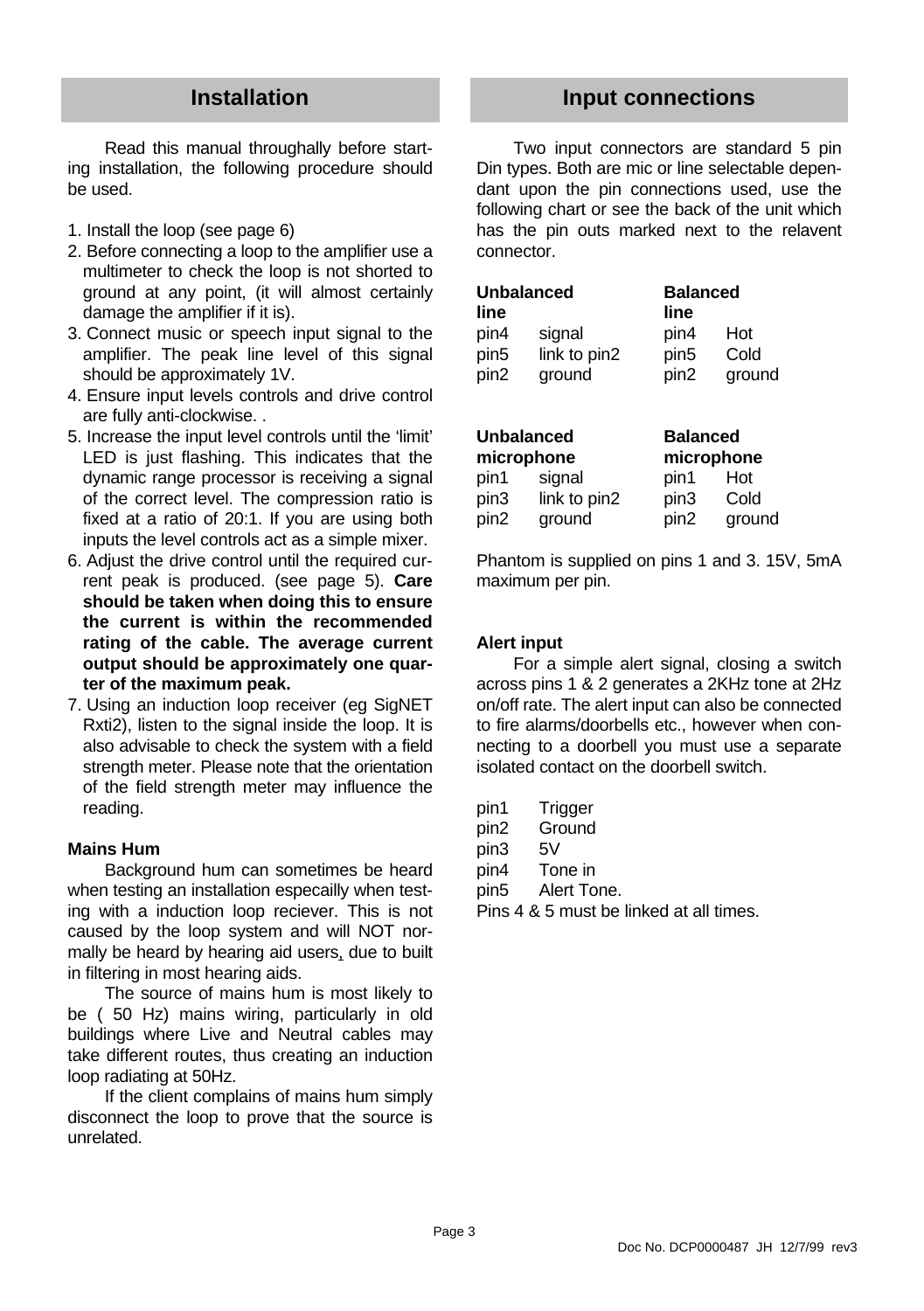## **Output connections**

#### **Loop output**

The output is via two 30A 4mm terminal posts. Connection can be made by way of tails or 4mm plugs. Tails are recommended as they are very unlikely to be pulled out.

WARNING: The PDA amplifiers are capable of producing short term peaks of twice their rated current.

#### **Compressor output**

The compressor out connector on the rear of the case provides two identical outputs from the compressor. This facility has been designed to allow recording of the compressed signal. Pins 1 and 4 of the connector are internally linked and carry the same signal.

| pin1 | signal out |  |
|------|------------|--|
| pin4 | signal out |  |

pin2 ground

## **X-talk**

The X-talk connections allow a a PDA induction loop amplifier to be cross-connected to a MA75 \ MA150 mixer amplifier so that all 8 inputs are mixed. Both sets of controls will work independently of each other.

If the mute connection is used the PDA induction loop amplifier inputs will be muted when priority on the MA range amplifier is operated.

*(see MA range manual for more detail)*

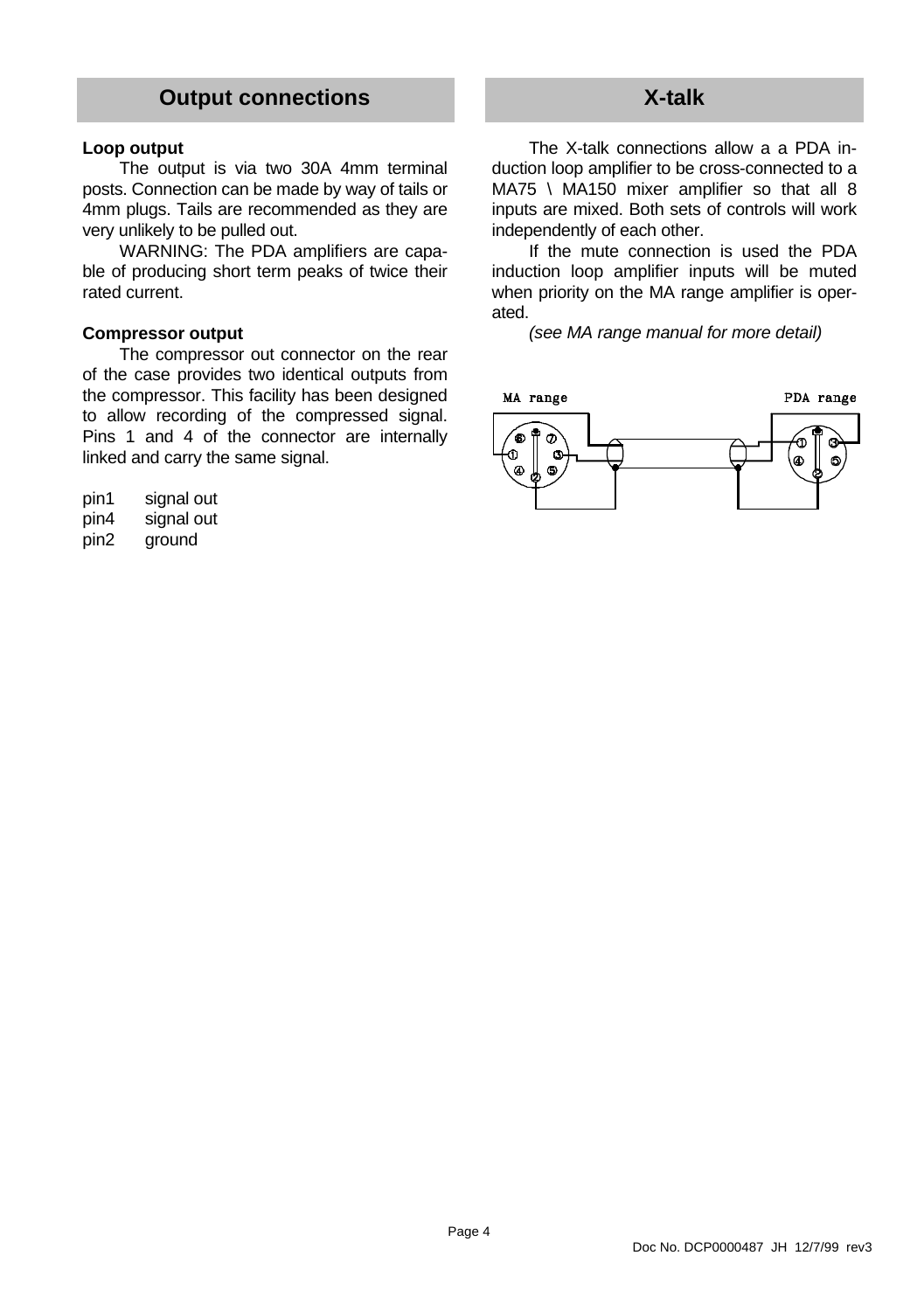## **Peak current calculation**

To calculate the required current it is first necessary to calculate the aspect ratio of the loop. This is the width of the loop divided by the length of the loop, assuming the loop approximates to a rectangle. Circular loops should be approximated to a square. If the room is L shaped, assume it is a square or rectangle and use the longest side and the longest width. (For this case, the calculated peak current required will be too large, so reduce the drive level slightly) It is also necessary to know the total length of the loop cable. If the connecting cable from the amplifier to the loop is the same cable as used for the loop, then this should also be included.

The calculations below assume that the loop will be approximately the same level as the receiver. (Vertical displacement) If the loop is significantly higher or lower (more than one to two metres) than the receiver, then the peak current required will be slightly higher.

## **Peak current calculation**

Refer to the current width- graph to establish the required peak current. The width of the loop is shown on the x-axis. The peak current is shown vertically on the y-axis.

This is the peak current. **The average current output should be approximately one quarter of the maximum peak.**

Move along the x-axis until you come to the width of your loop, then move up until you come to one of the aspect ratio lines. From this point, read the peak current required.

The D.C resistance of the loop should be between 0.2 Ohms and 2 Ohms. It is very unlikely that any loop will be less than 0.2 Ohms as this is virtually a short. It is quite acceptable to have a D.C resistance greater than two Ohms. but full current drive may not be possible.

# Peak current against loop width for differing aspect ratios. (a)

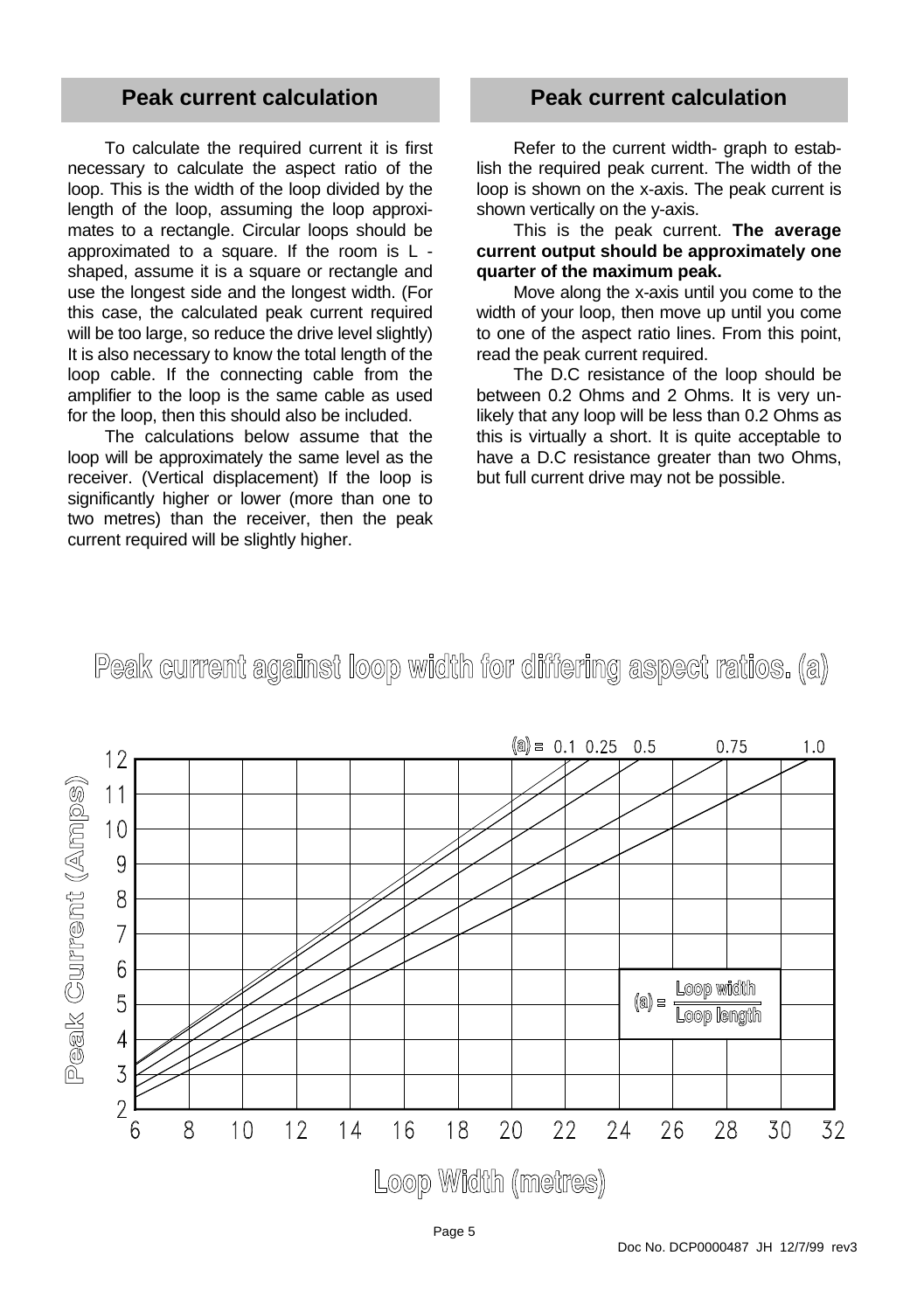## **Loop cables**

#### **Cable selection**

Almost any single core cable (multi-strand or solid core) can be used for the loop provided it is of the appropriate impedance. Ideally the DC impedance of the loop should be 1 Ohm (<0.2 Ohm or >2 Ohm will result in a degradation in signal). The following table gives some useful approximations.

#### **Recommended cable gauge**

PDA200 0.75 -1.0mm<sup>2</sup> PDA800  $1.5 - 2.5$ mm<sup>2</sup>

**Use of cables outside the recommended gauges may may result in damage to the unit, or risk of fire.**

#### **Optimum cable lengths:**

| Cable diameter         | Optimum lengths                              |
|------------------------|----------------------------------------------|
| $0.75$ mm <sup>2</sup> | up to 30 metres                              |
| 1.0mm <sup>2</sup>     | 30 - 70 metres                               |
| $1.5$ mm <sup>2</sup>  | 70 - 100 metres                              |
| $2.5$ mm <sup>2</sup>  | 100 - 165+ metres                            |
|                        | Only use cable diameters recommened for each |
| unit                   |                                              |

Use of a tri-rated cable is recommended. This is cable with a tougher than usual jacket, the reason being; damage will occur to the amplifier if at any point the loop is grounded.

Loop cable should ideally be laid at floor level but in certain circumstances this may not be possible. Any large amounts of metal (eg steel meshed reinforced concrete floors) will absorb some of the signal strength, in this case the cable may have to be mounted in the walls.

Aluminium (suspended ceilings) being para-magnetic should also be avoided, mounting a loop above a aluminium suspended ceiling will probably result in almost no coverage, turning up the output of an amplifier would just make matters worse as it will just stress the output stage (and minutely warm the aluminium) resulting in a definite shortening of the life-span of the amplifier.

## **Loop cables**

#### **Speaker positioning**

If a speaker is placed near or beside a loop cable the cross-over in the speaker may pick up the loop signal, so try to keep speakers and loop cables as far apart as possible. Normally this does not show up in use because loop and speaker have the same programme material, only where the loop has a different signal to the speakers (e.g. stage talk back systems)will this become an issue.

#### **Feeder Cables**

When connecting an amplifier to a loop some distance away use a heavy gauge twisted pair (4-6mm<sup>2</sup>). This will have a negligible impedance, as such the amplifier will not drive against it and the power will be fed into the loop where it can do useful work. For the cable size of the actual loop, follow guidelines opposite.

#### **Test loops**

We always recommend the laying of a test loop, there is no such thing as a standard installation and sometimes only a test loop will uncover problematic areas.

#### **Feedback**

Long lengths of unbalanced signal cable may cause feedback when placed inside the loop. This problem can be virtually eliminated by using balanced signals.

Problems may occur when using standard dynamic microphones. The coil inside may act as a receiver and cause feedback. It is advisable to use condenser microphones. These may require phantom powering, available on both microphone inputs.

Other sources of feedback are coils in other equipment that is linked to the induction loop system, for example guitar pickups.

#### **Loop cable class**

A loop cable is classed as a 2A cable under IEEE  $16<sup>th</sup>$  Edition wiring regulations. As such it must be sited a minimum of 600mm away from telephone, mains and control cables.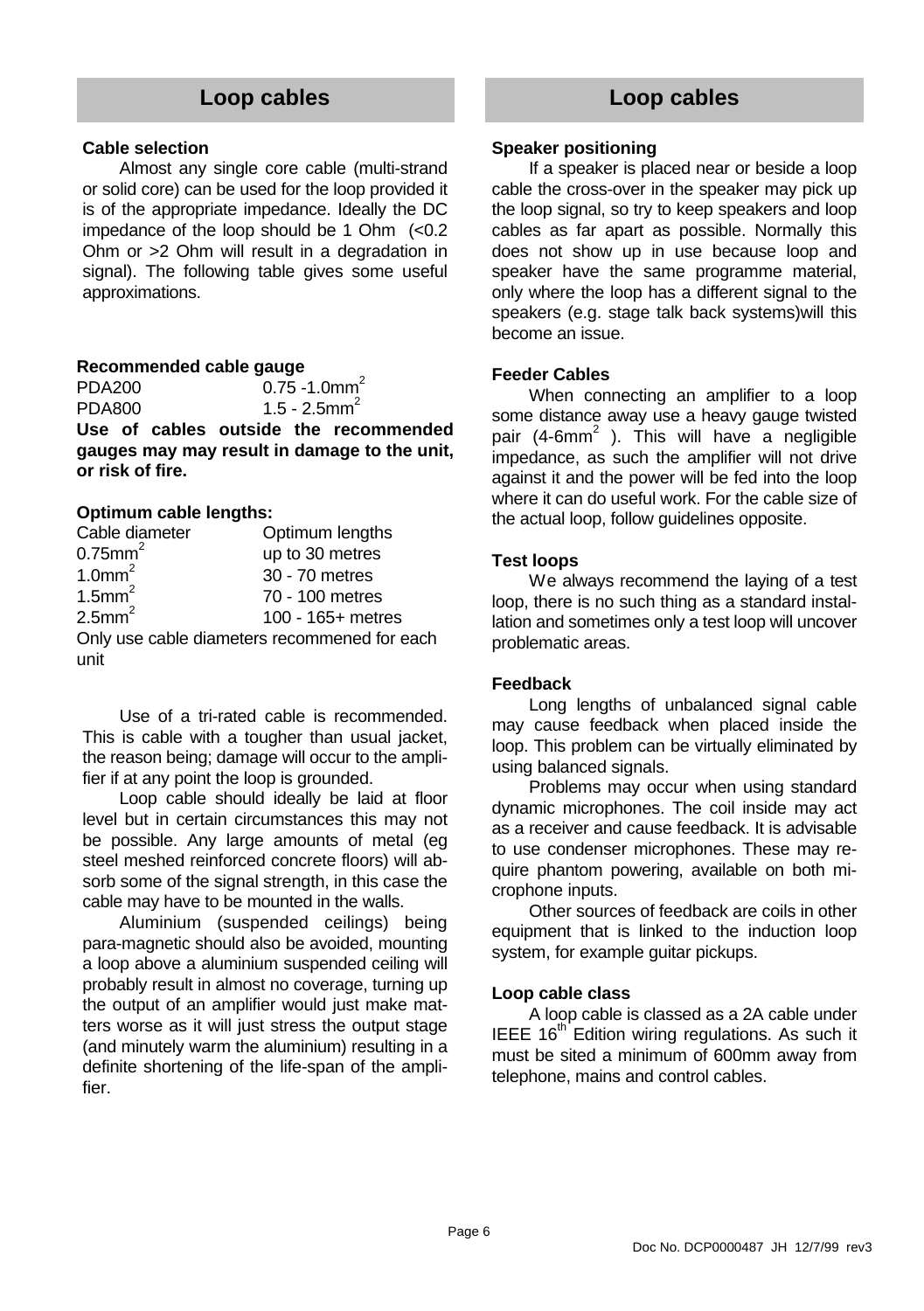## **Loop patterns**

A loop pattern laid on the floor is a low cost method to reduce over-spill by providing more even field strength compared to the usual single turn of cable laid around the room's perimeter. The basic pattern looks like the diagram below:



Each pattern should be considered as a many pronged fork. The pattern should be spaced approx. 2m from nearest wall / next pattern, prongs of the fork should be spaced approx. 2m apart and should be approx. 2m wide, prongs should extend to approx. 3/4m of base of fork.

Assume the cable is being run around the edge of a room for cable diameter calculations, as the pattern restricts the amount of power which can be fed into the loop. The large black arrow shows clockwise direction of loop. Break into pattern at any point to connect PDA unit.



## **Loop patterns**

### **Large areas and multiple rooms**

Use several loop patterns, each pattern must be connected to a separate loop amplifier. When laying out patterns, ensure each is 90 degrees out of phase with its neighbours as per the following diagrams which show a two story building:

![](_page_6_Figure_9.jpeg)

Note. For a two storey building the *same* loop position on different floors is also 90 degrees out of phase.

#### **Non-rectangular rooms**

Layout as per a basic pattern and step back the prongs to the shape of the room.

![](_page_6_Figure_13.jpeg)